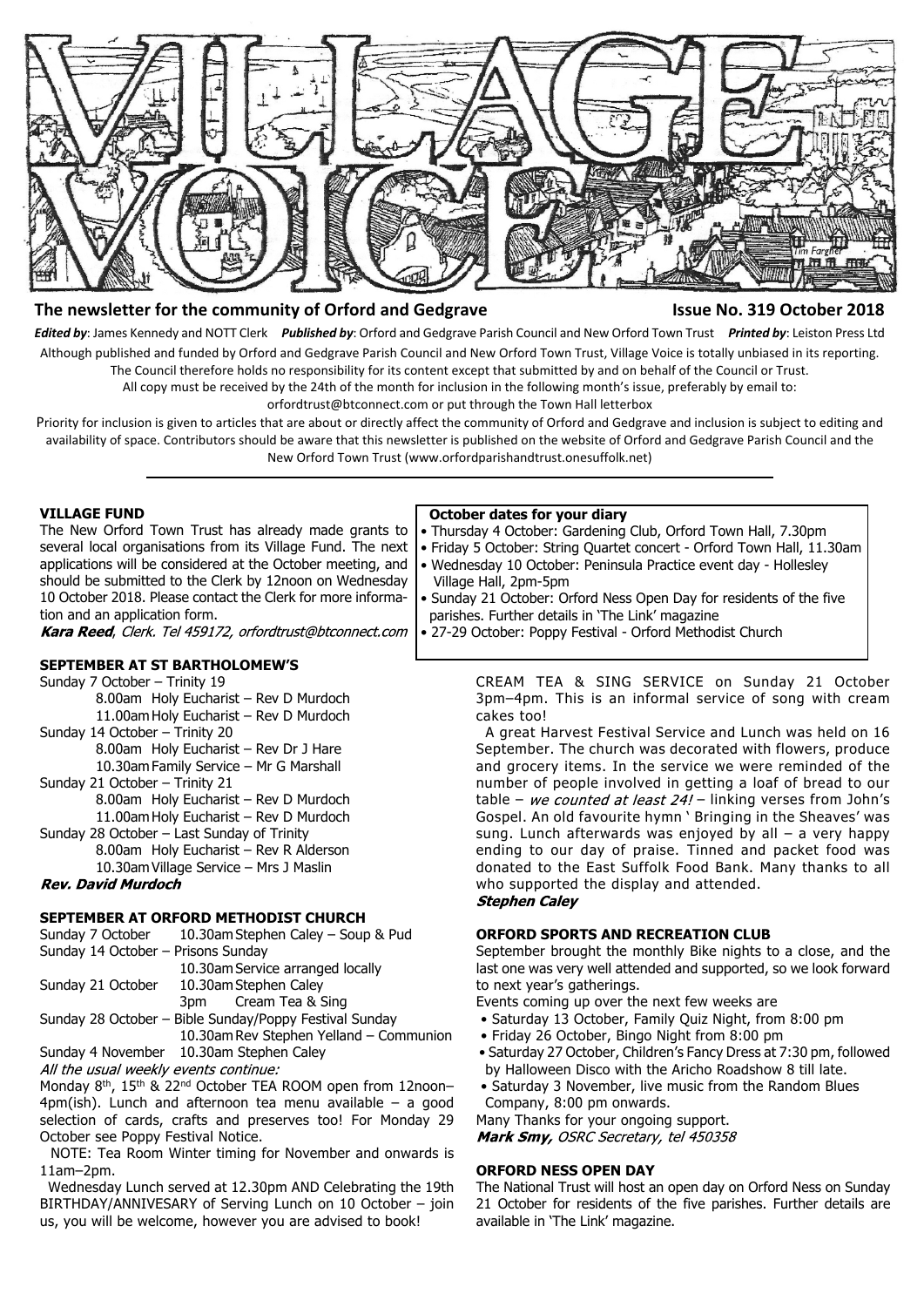#### **ORFORD BONFIRE AND FIREWORKS**

Saturday 3 November, field adjacent to Mill Close. Bonfire lit at 6pm and fireworks at 7pm. Garden waste only. This year the field will be closed from 10am on the morning of the 3rd. All donations pay for next year's fireworks. No sparklers on site please. **Nicky Ehlert** 

#### **ORFORD MUSEUM NEWS**

#### **Orford Museum Talk**

On Saturday 10 November 2018 there will be a talk in Orford Town Hall entitled 'M.R James' East Anglia'. The talk will be given by Dr. Richard Hoggett, a freelance heritage consultant, writer and lecturer specialising in the historic landscape of East Anglia who has already given several very enjoyable, interesting and informative talks to the Friends of Orford Museum and guests. The evening will start at 6.00pm with a complimentary glass of wine and the talk will start at 6.30pm. Entrance is £5.00 for Friends of Orford Museum and £7.00 for quests.

 M.R James is best known as the writer of some of the finest ghost stories ever published and was also the foremost medieval scholar of his day with a strong academic and personal interest in East Anglia's landscape and history. This lecture examines James' East Anglian connections from his childhood in Suffolk to his involvement with excavations at St. Edmund's Abbey in Bury and looks at the influence which the region had on the development of his ghost stories.

Orford & District Local History Bulletin

 Orford Museum is looking for an Editor for the Bulletin and we wonder if there is someone out there with an interest in local historical research and a knowledge of publishing and editorial work who might be interested in taking it on. At the moment the bulletin is published twice a year and Bulletin 31 will be coming out later this autumn. We intend in future to reduce this to once a year. If you think this is something that might interest you, please get in touch with:

**Elizabeth Spinney, Chairman, Orford Museum** a.spinney43@btinternet.com, 01394 450622

#### **ORFORD FIRE STATION: THANK YOU!**

On behalf of the crew of Orford fire station I would like to thank all who contributed to our collection held on 25 August in Orford. We collected £160.33 in aid of 'The Firefighters Charity'.

**Neil Jacobs, Orford Fire Station, Suffolk Fire and Rescue Service** 

#### **GARDENING CLUB**:

#### **NEXT EVENT: Talk topic: Drought Resistant Planting**

Speaker: Ben Potterton of Blacksmiths Nursery near Diss Venue: Orford Town Hall, Main Hall

Date and time: Thursday 4 October 7.30 pm

Ben's talk will be particularly pertinent for 2018, it having been such a hot and dry summer. Those of you who have heard him speak before will know that he will be giving a very interesting and topical talk about the do's and don'ts of gardening in this type of environment. He will speak from his own experience in his nursery and other places he has been and share tips for us in his own amusing manner. You will be able to ask him questions.

### The Flower Show, Saturday 25 August

 Our stand at the show was a huge success and raised funds which will go towards our 'Bob Flowerdew Fund' when he will be speaking in November 2019! We also recruited some more new members. A huge 'thank you' is due to all the Gardening Club Committee and the many members who helped by being on the stand and/or providing produce, flowers and plants for us to sell. Also for the demonstrations of how to make newspaper flower pots and other environmentally friendly ideas for gardeners…

**Foraging for lunch at The Froize** 

 This event, held in early September, encouraged over 30 members to go for a foray with Vivia Bamford of The Sciapod, listen to her interesting facts and anecdotes about foraged food and eat a delicious and very sociable lunch at The Froize.

 We are still offering HALF PRICE MEMBERSHIP (£7.50) for the rest of 2018!<br>*Tasters for the Autumn* 

- Wednesday 10 October, afternoon Car-sharing Trip to Orchard Barn Ringshill for members only… This is a social enterprise specialising in traditional building projects, large and small. We will have a tour of their site, look at their composting, planting and sustainable vegetable beds plus tea and cake of course!
- Thursday 1 November Colour Theory for Gardeners with Neil Ludmon and the Eric Mason Shield Competition: Photo of Autumn Colours
- Thursday 6 December AGM and Social Evening Supper! Always great fun!

Do come along to one of our events… Polly Sharkey, Chair, 01394 450959, creativefutures98@btinternet.com

#### **ORFORD AND SUDBOURNE W.I. DAY TRIP TO NORWICH**

A day out for Christmas Shopping. Thursday 15 November 2018. Pickups in Sudbourne, Orford and Snape to arrive outside John Lewis about 10.30am and depart from there at 4pm. Cost: £14.00 per person.

To book a seat contact *Louise Schofield* on 01394 450108, louiseschofield0104@gmail.com

#### **THE PENINSULAR PRACTICE SEPTEMBER NEWSLETTER Health and Wellbeing Open Day**

We are delighted to announce that The Peninsula Practice and our PPG will be holding our third event day at Hollesley Village Hall on 10 October 2018 between 2 and 5pm. There will be:

- Interactive stands from services available to all patients: Healthwatch • One life Suffolk • Cruse Bereavement • Citizens Advice • St Elizabeth's Hospice • Mental Health Advice • Parkinson's Advice
- A walk-in flu clinic Please note that no child nasal vaccines or pneumococcal vaccines will be available.
- Refreshments

Please note no prescriptions will be available for collection at the event. Please look out for posters advertising the event. Surgery Closures

Staff Meeting – Wednesday 3 October 2018, 13.30-16.00 GP Closure PM – Wednesday 10 October 2018, 13.00-18.30

#### **YOGA MONDAY EVENING**

Weekly yoga at Bart's Hall, Broad Street, IP12 2LG. 6.30pm. £5 drop in, just turn up, no need to book. Fitness and fun oriented, suitable for all levels and ages, from newbies to experienced yogis. Anyone with movement restrictions or recovering from injury welcome too as there are lots of pose options. An inclusive, non-competitive class with simple guided breathing techniques to relax you. More info on www.yogboutiqueuk.com or email jennymackenzieuk@gmail.com.

All welcome, see you there!

**Jenny Mackenzie** 

#### **PAINTING LESSONS**

Over the Summer I have been asked by several people whether I would give lessons in oil painting this Winter, and yes, I would be delighted. My thoughts are that it would be between New Year and Easter and would be one-on-one instruction in my studio in Mundays Lane.

 Should anyone be interested, please contact me by email, jeremyruggeprice@me.com, and we will discuss it further as the instruction would need to be tailored to suit each individual.**Jeremy Rugge-Price**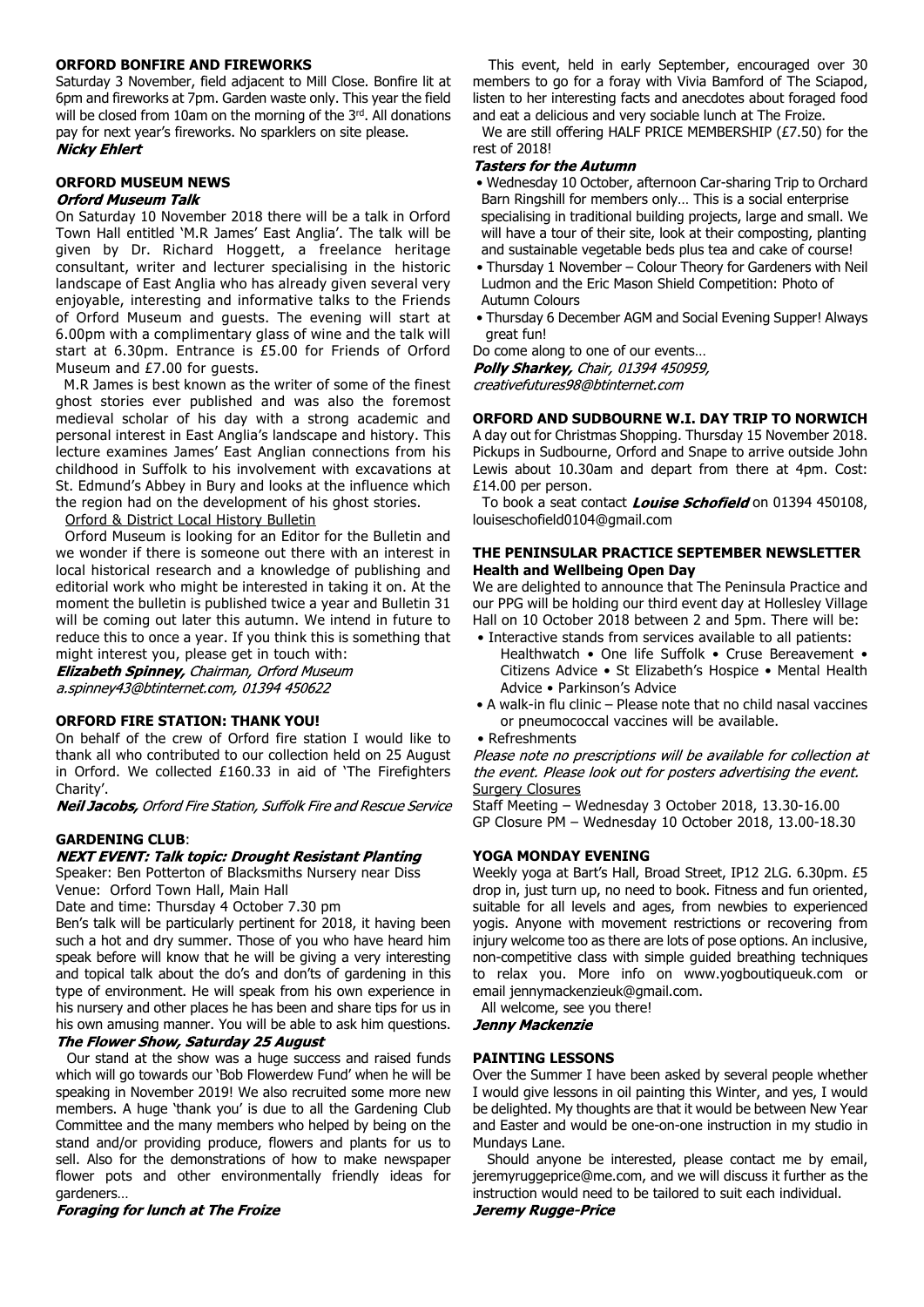#### **OCTOBER AT THE KING'S HEAD**

What a busy summer it has been at The King's Head with lots of entertainment for all, and we are not stopping there, as we have an action-packed Autumn ahead.

 September saw our normal diverse programme with the Quiz Night on the 2nd, won by Simon and Sue Hunt; Live Music from Lizard in a Bottle on the  $7<sup>th</sup>$ , and on the 28<sup>th</sup> Steven Lay Open Mic Night performed to its normal high standard with a broad mix of acts. Add to this the experts from Slate Cheese and Adnams Cellar and Kitchen presenting another great Cheese and Wine-tasting Evening. In addition, we were pleased to host Paul and Mark for the singing of traditional songs to extend the celebration of the wedding of Stuart and Zoe Moss.

 October has a full schedule ahead with an equally if not more diverse programme of events:

*Sunday 7 October* – Quiz Night – starts at 8pm and only £1 per head to enter. Winning team scoops the pot and gets to set the next quiz.

Sunday 14 October - Hay Hay Kitchen Take Over - as part of the Aldeburgh Food and Drink Festival this Fringe Event sees Nina Simone and Hay Hay take over our kitchen for one night to produce the most amazing Eastern Mediterranean inspired food. Tickets are only £35 and pre-booking is essential.

Thursday 18 October - 'Horses Horses' by Wassail Theatre Company – is Pie, Play and Pud. So you come along and have a pie, then the play is performed and you then have your pudding. 'Horses Horses' is a (fictional) satirical comedy about a struggling pub landlord, whose wife leaves him after he sells her horse and all the things he does to keep the pub going. Tickets are only £20 per head and include your food. It is the only chance to see the production in this part of Suffolk. Pre-booking is essential as spaces are limited.

Saturday 20 October - Live Music - the return of the everpopular Steve Boyce playing solo. If you haven't seen Steve play before come along and see the fantastic guitar work by this seasoned entertainer.

Friday 26 October - Steven Lay Open Mic Night starts at 9pm. Great fun evening to either just listen or get up take part. Very popular evening.

 If you want to book any of the above events please email us or phone 01394 450271. Also, please note that weekends are very busy for food at lunch and evening so if you want to come along please call and book a table to avoid disappointment.

 Never a dull moment at The King's Head, and thanks to everyone who supports the activities or just comes along to use the pub. Ian & Suzanne Ballantine, thekingsheadorford@gmail.com

#### **ORFORD CRAFT CENTRE**

We hope that you have enjoyed your visits to Orford Craft Centre and the exhibitions we have held in The Old Hayloft. Our ever-changing range of products continues to grow, with local Suffolk producers supplying a wide range of items. Many of the craftworkers are based in the village or the local environs. Tre and Daphne work hard alongside them to ensure that the range stays fresh and covers a spectrum of tastes and pricing. Open daily from 10am until 4pm from Tuesday through to Sunday.

 Do you have a Christmas shopping trip planned? Some of the Christmas range arrives at the beginning of October so be sure to call in and see if we have the perfect gift for your needs. Exhibitions in The Old Hayloft continue:

#### Until mid-October - ' New Beginning' by Chris Newson.

 Chris was born in Saxmundham and is based at his gallery in Leiston. Chris paints mainly in oils and is influenced by his friend and mentor Maggi Hambling. Since 2007 Chris has had several local exhibitions and we are delighted to host this collection. End of October - Simon Turner.

 Based in Yoxford, Simon uses mainly the media of acrylic and wood to produce stunning sea and landscapes, inspired by the Suffolk Coast. Having exhibited and other galleries locally we are excited to show his works.

#### Workshops in The Old Hayloft:

EJR Ceramics - Clav Workshops

 Emma was the first to have workshops in The Old Hayloft and the popularity is such that she has extended to two dates per month. 2nd Friday of each month 10.00 to 13.00 and 4th Thursday of each month 14.30 to 17.30. Call in to book your space and make your own work of art.

#### White Cottage Candles - Candle Making Workshop

 Sian Adger brings her skills along to help you craft candles. This is an all-day course 10.30 to 15.00 on Thursday,  $8<sup>th</sup>$ November. Limited spaces to call in to book.

 With lots to view, lots to get involved in and lots to purchase – call in to Orford Craft Centre. You never know it might make that Christmas shopping a little easier – and you could even craft the gifts yourself.

#### Ian & Suzanne Ballantine, orfordcraftcentre@gmail.com

#### **CHAMBER MUSIC CONCERTS AT ORFORD TOWN HALL**

I'd like to draw your attention to an exciting new series of chamber music concerts featuring outstanding professional musicians in Orford's beautiful Town Hall. Join us once a month this Autumn on Friday lunchtimes and enjoy superb performances of some of the greatest classical music. The performers have worked with the finest orchestras in the country: English Chamber Orchestra, Royal Philharmonic Orchestra, London Symphony Orchestra, Philharmonia Orchestra, Academy of St Martin in the Fields to name but a few. Why go to the Wigmore Hall when it's here on your doorstep! Dates for your diary:

Fridays from 11.30am–12.30pm

5 October – The Amaryllis Quartet – Britten and Brahms

2 November – The Ward Quartet – Haydn and Shostakovitch

7 December – The Anime Trio – Music for flute, viola & harp Tickets: £10

Wendy Gudgin E-mail: gudginw@gmail.com Tel: 07903 269520

#### **THE ARMED MAN: CONCERT TO MARK THE END OF WORLD WAR I**

Aldeburgh Music Club Choir performs The Armed Man by Karl Jenkins at Snape Maltings on Saturday 24 November to commemorate the armistice centenary.

The Armed Man: A Mass for Peace was commissioned by the Royal Armouries for its millennium celebrations and dedicated to victims of the Kosovo crisis. An emotive and essentially anti-war work, the Mass has added relevance and poignancy in 2018 – evidenced by the number of scheduled performances worldwide. Another dimension will be added by the inclusion of The Armed Man film as part of the performance.

The programme also includes Butterworth's The Banks of Green Willow, Vaugham Williams' Lord, Thou Hast Been Our Refuge, the 'Pie Jesu' and 'In Paradisum' from Fauré's Requiem and 'Nimrod' from Elgar's *Enigma Variations*.

 Aldeburgh Music Club Choir performs with the Prometheus Orchestra under the baton of Edmond Fivet, the Club's Music Director. Aldeburgh Music Club are delighted to be arranging the concert in association with the Suffolk Branch of SSAFA (The Armed Forces Charity) for whom there will be a retiring collection at the end of the concert.

 Tickets priced £18, £22 and £25 (students half price) are available now from Snape Maltings Box Office on 01728 687110 or via the club's website www.aldeburghmusic.club

Date: 24 November 2018, at 7.30 pm, Snape Maltings Concert Hall

Veronica Posford, Vice Chair, Aldeburgh Music Club

#### **SPOONS AT THE READY FOR PUDDING PARADISE**

The Hearing Care Centre invite you to join them for a night of pudding paradise and their very popular 'Pudding Club' evening returns in for a one-off special at The Froize Inn, Chillesford. The event which is being held on Thursday 25 October (7pm), will not